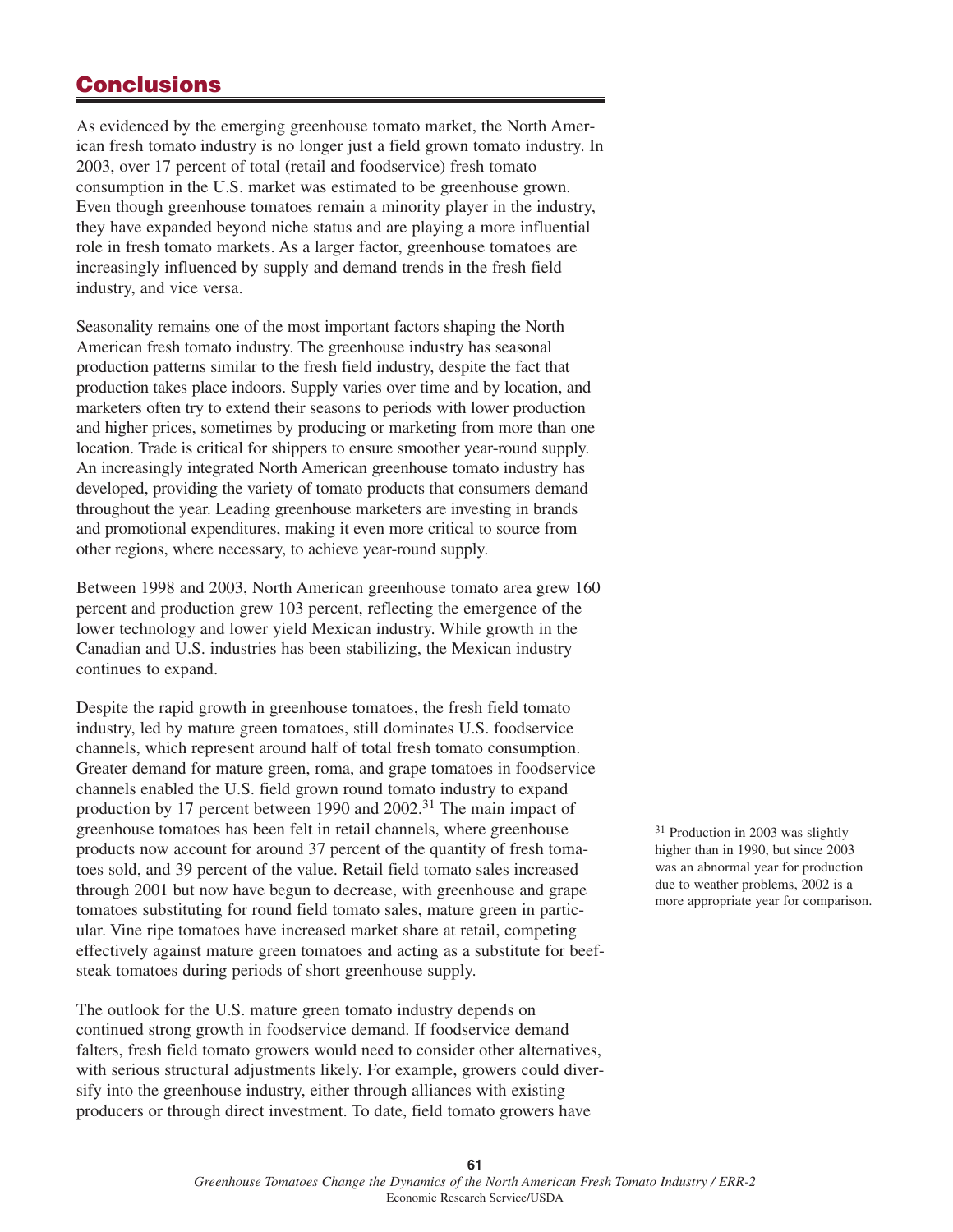not considered the greenhouse industry an attractive alternative. Greenhouse tomato production is very capital- and technology-intensive, and rapid expansion was accompanied by mixed profitability results. Currently, none of the U.S. field growers operate greenhouses in the U.S., although at least one is marketing Mexican greenhouse tomatoes. Alternatively, growers could attempt to reposition field tomatoes through new varieties, products, and packs with more commercial appeal, such as the highly successful grape and heirloom tomatoes. Round field tomato growers may also decrease their reliance on marketing intermediaries (repackers and wholesalers) and develop more direct marketing relationships with retailers, part of the trend toward supply chain management and streamlining the distribution system. Becoming more integral supply chain partners could help growers compete for retail market share.

Greenhouse production can be seen as just one more development in a trend towards better quality and more diversified tomato offerings—vine ripe, organic, cherry, grape, pear, various colors—and part of the general trend toward growth in value-added produce. However, greenhouse tomatoes have now grown to the point where they can be described as a commodity, a common development in the world of fresh produce. For specialty niche products with limited supply, it is generally easier to command consistently high prices, in part because buyers place less emphasis on aggressive price negotiations with products that are not major contributors to the bottom line. With greenhouse tomatoes now a critical component of overall tomato category profitability, price plays a more important role in making the sale. This is particularly true in the summer when both greenhouse and field tomato supply are typically abundant.

In summer 2004, expanded North American greenhouse tomato production caused greenhouse prices to plummet. Faced with an eroding FOB price premium for greenhouse relative to field tomatoes, many retailers were unwilling to stock field tomatoes. Hence, field tomato prices fell even though field supply was at relatively normal levels for that time of year. In contrast, only a short time later in fall 2004, scarce field tomato volume created a shortage in total fresh tomato supply, causing both field and greenhouse tomato prices to soar. Clearly, as greenhouse tomatoes garner a larger share of total fresh tomato volume, changes in either greenhouse or field tomato volumes can greatly impact total fresh tomato supply, and in turn, prices for both.

It may be more difficult for the highly capitalized greenhouse tomato industry to withstand long periods of low prices, compared with the less capital-intensive field tomato industry. Although the summer field tomato industry also faces gluts, shipping volumes are staggered and weather- and disease-induced periods of short supply that act as market corrections are common. As indoor producers, greenhouse growers experience much greater consistency in production volumes throughout the season. The emergence of more North American greenhouse growers producing simultaneously over an extended spring through fall season will mean continued price pressure. However, in periods of (weather- or disease-induced) short field supply, such as fall 2004, greenhouse producers are best positioned to benefit, receiving exceptionally high prices. These trends put greenhouse growers in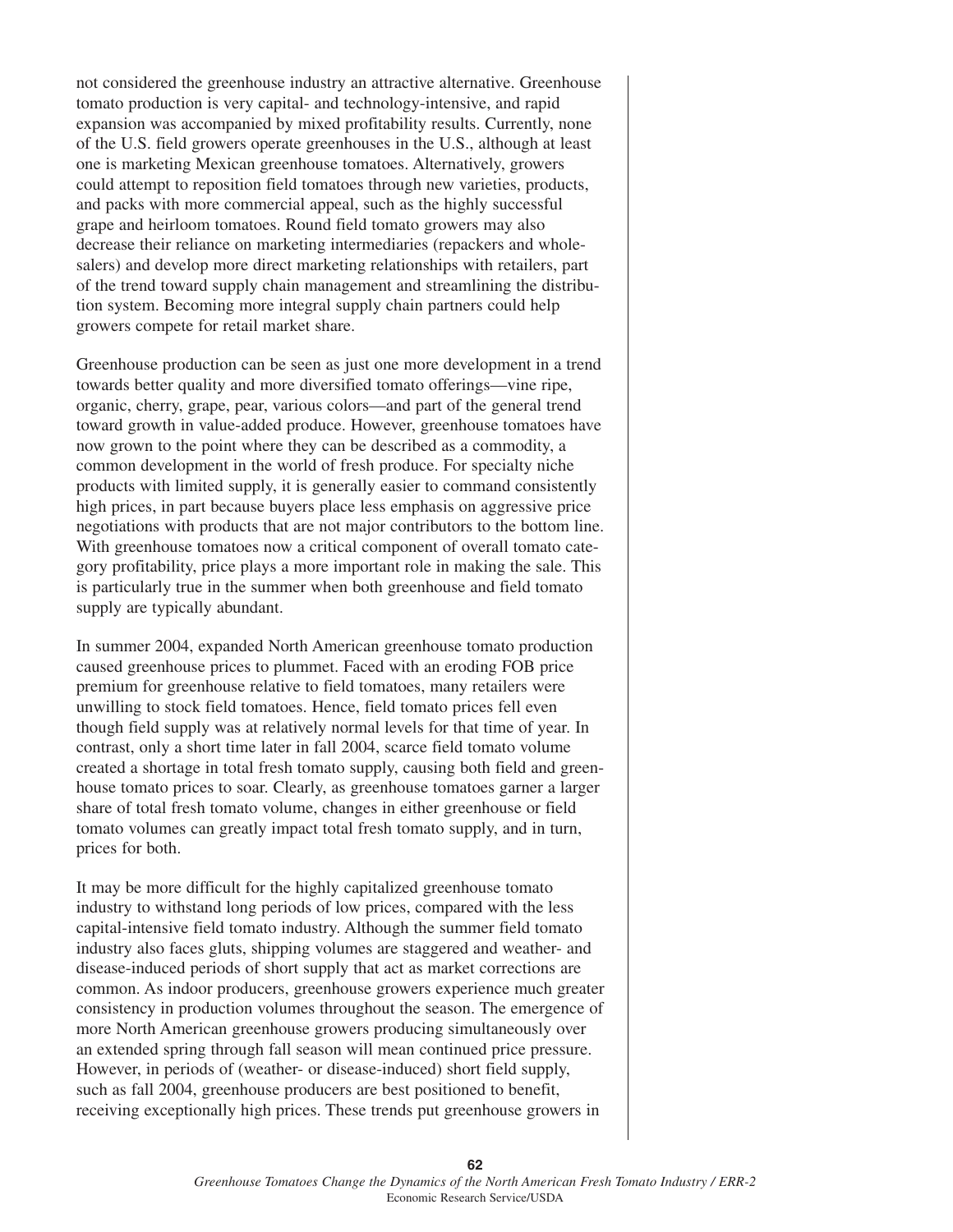a more similar position to field growers than many might have thought even a short time ago—still very much weather dependent and affected by large price swings—despite the fact that their tomatoes are grown indoors.

## **Where Is the Industry Headed?**

The North American greenhouse industry is still in a state of flux, with firms trying to identify the most profitable combination of locations, technology, and marketing alliances to meet market demand in different seasons. Unfortunately, miscalculations by firms are expensive. There has been rapid turnover in greenhouses in the United States as marketers attempted to realign their supply to improve profitability. With the greenhouse tomato industry growing so rapidly and undergoing so much structural change, it is difficult to predict what the industry will look like in the near future.

Some industry analysts believe North America will move to the northern European system, where fresh tomato consumption is almost entirely greenhouse. But in North America, there are relatively low-priced field grown tomatoes available year-round. Shifting to the European model would require a massive consumer preference for greenhouse tomatoes over field tomatoes and a willingness to pay higher prices. On the other hand, greenhouse production has grown to the point where it can no longer be considered a fad. Growers have made significant investments and it is likely that there will always be demand for greenhouse tomatoes, just as demand for all kinds of value-added fresh produce is growing. As long as TOVs are popular and only greenhouse varieties are available, greenhouse tomato demand will be strong. The most likely scenario is a fresh tomato industry providing both field and greenhouse tomatoes, with greenhouse tomatoes continuing to erode the field tomato share of retail sales, and mature greens the most affected. The growth paths of the two types of tomatoes depend on consumer preferences and relative profitability of greenhouse and open field production.

## **Canada**

Will Canada's greenhouse tomato industry continue to expand? There has been very little expansion in Canadian tomatoes over the last few years. However, some of the recent expansion in area for other greenhouse vegetables could shift easily to tomatoes if prices warranted. The Canadian greenhouse industry's advantages include a climate that contributes to the highest summer yields in North America and powerful industry clusters supported by excellent infrastructure, technology, capital, and management. However, the future of the two lead players, Ontario and British Columbia, may not be the same due to differences in their relative competitiveness. Although Ontario has an advantage in geographic proximity to major Eastern markets, British Columbia has a yield advantage and proximity to the West coast market. British Columbia's yield advantage originates from its mild climate, whereas Ontario faces late summer production problems caused by heat and humidity. British Columbia currently has a more concentrated marketing structure than Ontario that may help in meeting the needs of large buyers. On the other hand, Ontario's marketing structure is becoming less fragmented. The relative growth rates of regional markets for greenhouse tomatoes, and landed costs into these markets will be major determinants of inter-provincial competitive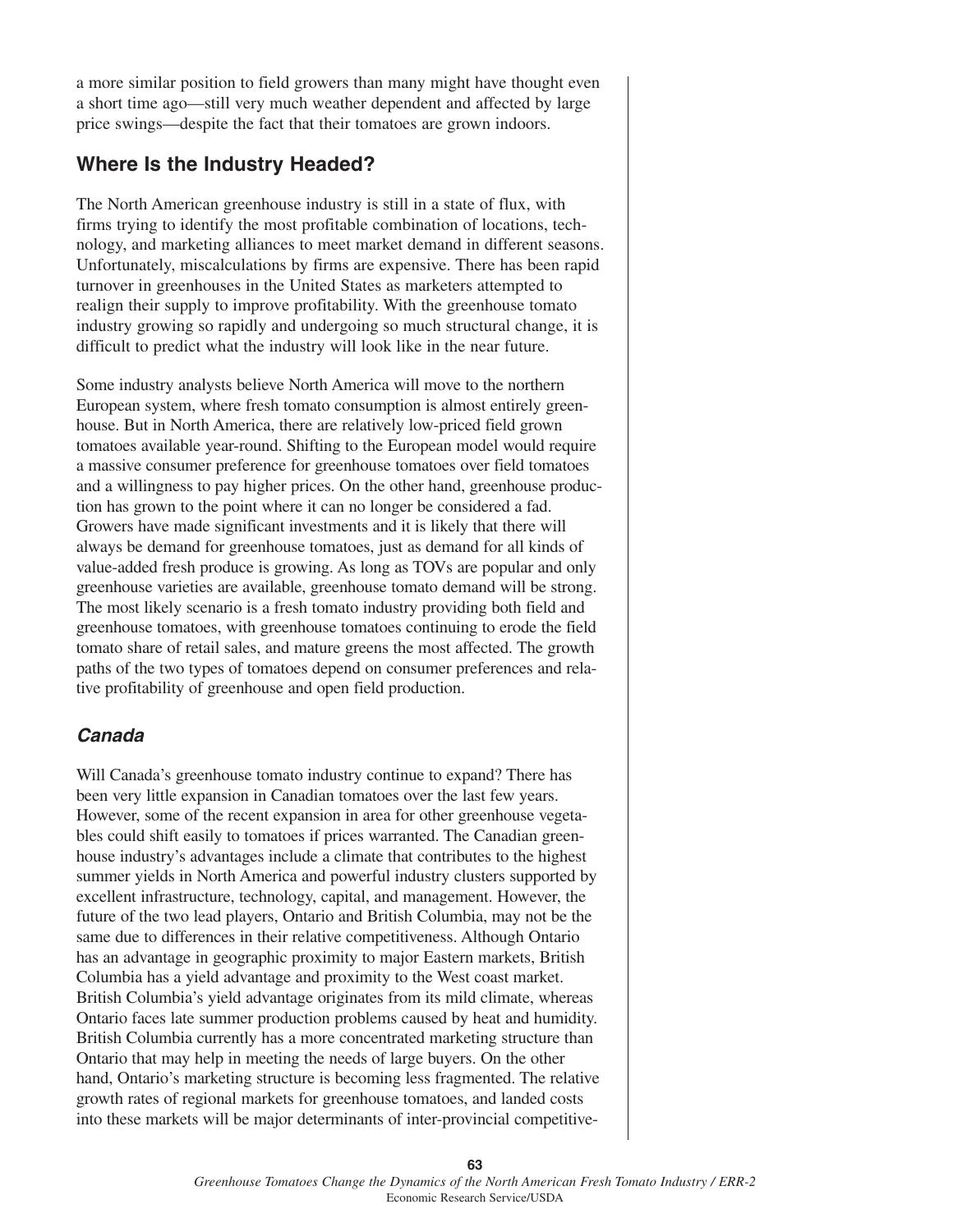ness. The major weakness of the Canadian industry as a whole is the lack of winter production. Producing winter tomatoes in Canada would require expensive lighting systems, a technology that is not currently profitable for most growers. For now, Canadian firms must seek alliances with U.S. or Mexican firms in warmer climates to provide winter supplies of tomatoes.

### **United States**

The primary advantage of the U.S. greenhouse tomato industry is that it can produce year-round, which enables it to capitalize on the higher priced winter market, unlike Canada. For U.S. greenhouse tomato firms, the expansion of North American summer supply has made them even more dependent on high winter prices to achieve year-round profitability. However, just as expanded Canadian exports eroded profitability for U.S. greenhouse firms during the summer months, future Mexican expansion could have a similar impact on U.S. firms producing during the winter. Furthermore, growing summer export volumes from Mexico may contribute to further erosion in average summer FOB pricing. However, an unassailable advantage of U.S. producers is that they enjoy the largest domestic market for greenhouse tomatoes in North America and face no trade barriers in this market. A potential disadvantage is that the United States does not have as strong an input supply infrastructure as in British Columbia and Ontario, where input firms are servicing homogeneous and geographically concentrated industries. Some U.S. firms are in relatively isolated locations, with less readily available services and the need for tailored varieties. On the other hand, isolation does reduce vulnerability to pest outbreaks and pressures from urbanization.

#### **Mexico**

The Mexican greenhouse tomato industry is still identifying the best locations and technology packages. There have been some costly errors, but greater experience with site selection, technology, management, and marketing is improving performance and raising the competitive bar. New industry entrants must shorten their learning curve as North American volume increases in all seasons. Mexico has the opportunity to substantially increase competition with the United States in the winter market, in particular. Whether it will meet that challenge remains to be seen. Mexico's industry has several disadvantages. Its more limited access to capital and substantially higher capital costs puts a serious constraint on an industry that relies on very large capital outlays.

The North American greenhouse industry is anxious for Mexico to develop a more uniform product quality. Otherwise, quality problems will undermine orderly marketing and U.S. and Canadian efforts to augment their off-season supplies. If the North American fresh tomato industry continues to provide a mix of greenhouse and field in the future, Mexican producers may be in the best position to service both needs since it is the only place where large shippers grow both field and greenhouse tomatoes. Sinaloa, Mexico, is North America's largest producer of vine ripe tomatoes, and these are the preferred type of round tomato within retail channels. Decisions made by powerful Sinaloa (and to a lesser extent Baja California) shippers, producing